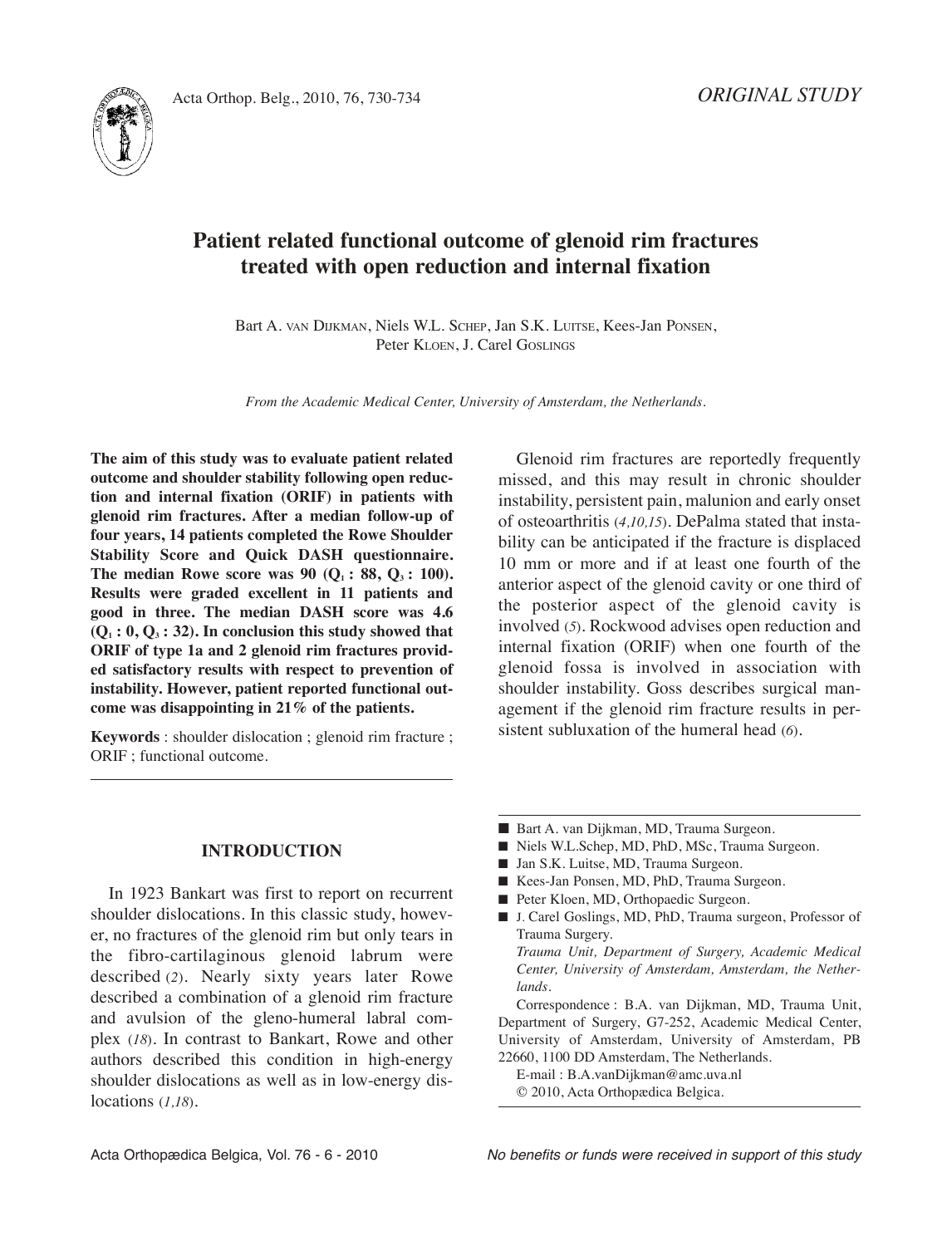In order to prevent chronic instability, ORIF of glenoid rim fractures has gained more popularity in recent years. There have been many reports on open reduction and internal fixation in the acute phase for glenoid rim fractures, with different results (*9,13,14,16,20*).

The aim of this study was to evaluate patient related outcome and shoulder stability following ORiF in patients with glenoid rim fractures.

#### **PATIENTS AND METHODS**

We performed a retrospective cohort study of all consecutive patients with a glenoid rim fracture who were treated with ORiF between 2000 and 2008 in our institution. Inclusion criteria were : age above 18 years and an Ideberg type 1a or 2 glenoid fracture.

The glenoid rim fractures were classified according to the Ideberg classification, as modified by Goss, on the plain radiographs (*6,8*). This classification is defined as follows : type 1a ; anterior rim fracture, type 2 ; fracture of the glenoid fossa exiting at the lateral border of the scapula. Although this classification is designed for plain radiographs only, all fractures were additionally classified on preoperative 2D CT scans in the same way. Fracture classification was performed by a radiologist and a trauma surgeon.

The indication for operation in our institution was defined as follows : all type 1a and 2 fractures with at least one fourth of the anterior aspect of the glenoid cavity involved and a displacement of the fracture fragment of more than 4 mm underwent ORiF.

Patient related functional outcome was evaluated with the short version Disabilities of the Arm, Shoulder Hand (Quick-DASh) questionnaire. Postoperative shoulder stability was assessed using the Rowe Shoulder Stability Score.

The Rowe Shoulder Stability Score contains three domains : stability, range of movement and function. Each is accorded one of four possible values. With regard to stability 'no recurrence, subluxation or apprehension' has the maximum score (50 points) while 'recurrent dislocation' receives the minimum score (0). Assessment of movement gives the maximum score (20 points) for '100% of normal external and internal rotation and elevation', and the lowest score (0) for '50% of normal elevation and internal elevation but no external rotation'. Function is graded as a maximum score of 30 points for 'no limitation in work or sports and little or

no discomfort' with the lowest score (0) going to 'marked limitation and pain.' The totals for each are added to produce an overall range of scores between 0 and 100. A score of 90 to 100 is judged 'excellent', 75 to 89 as 'good', 51 to 74 'fair' and 50 or less 'poor' (*17,18*).

The Quick-DASH score is a validated 11-item, self report questionnaire designed to measure physical function and symptoms in patients with musculoskeletal disorders of the upper limb. The scores range from 0 (no disability) to 100 (most severe disability) (*3,7*).

#### *Statistics*

Statistical analyses were performed with SPSS for Windows (release 17.0, SPSS Inc, Chicago, Illinois, USA). Continuous variables were expressed as the median and interquartile range (iQR) because of the small sample size. Categorical variables are expressed as frequency (percentage).

### *Operative technique*

A standard delto-pectoral approach was used. The inferior part of the subscapularis muscle was incised vertically along with the capsule of the gleno-humeral joint, approximately one cm from its humeral insertion. Care was taken not to damage the anterior humeral circumflex artery.

With the help of a 1.25 mm threaded K-wire acting as a joy-stick, the fragment was reduced. Subsequently, a second threaded K-wire was drilled to fix the fragment to the glenoid. The quality of the reduction was checked with inspection and with the image intensifier. If the surgeon was satisfied a third K-wire was drilled to guide a threaded 3.5 mm cannulated screw (Synthes, Zeist, The Netherlands), washers were used at the discretion of the surgeon (fig 1). Under fluoroscopy, while moving the arm, screw position was checked and the K-wires were removed. Additional labrum lesions were addressed with suture anchors (DePuy, Mitek GII™). The capsule and subscapularis muscle were reattached with absorbable sutures.

Postoperatively the affected limb was placed in a Tricodur® Gilchrist (BSN Medical) shoulder immobilizer for one week. After the first week the patient started with pendulum exercises. During the first six weeks post-operatively abduction was restricted to 90° and lifting heavy loads with the operated arm was prohibited. After this period abduction and muscle strength were enhanced to regain full range of motion. Physiotherapy was initiated shortly after the first week.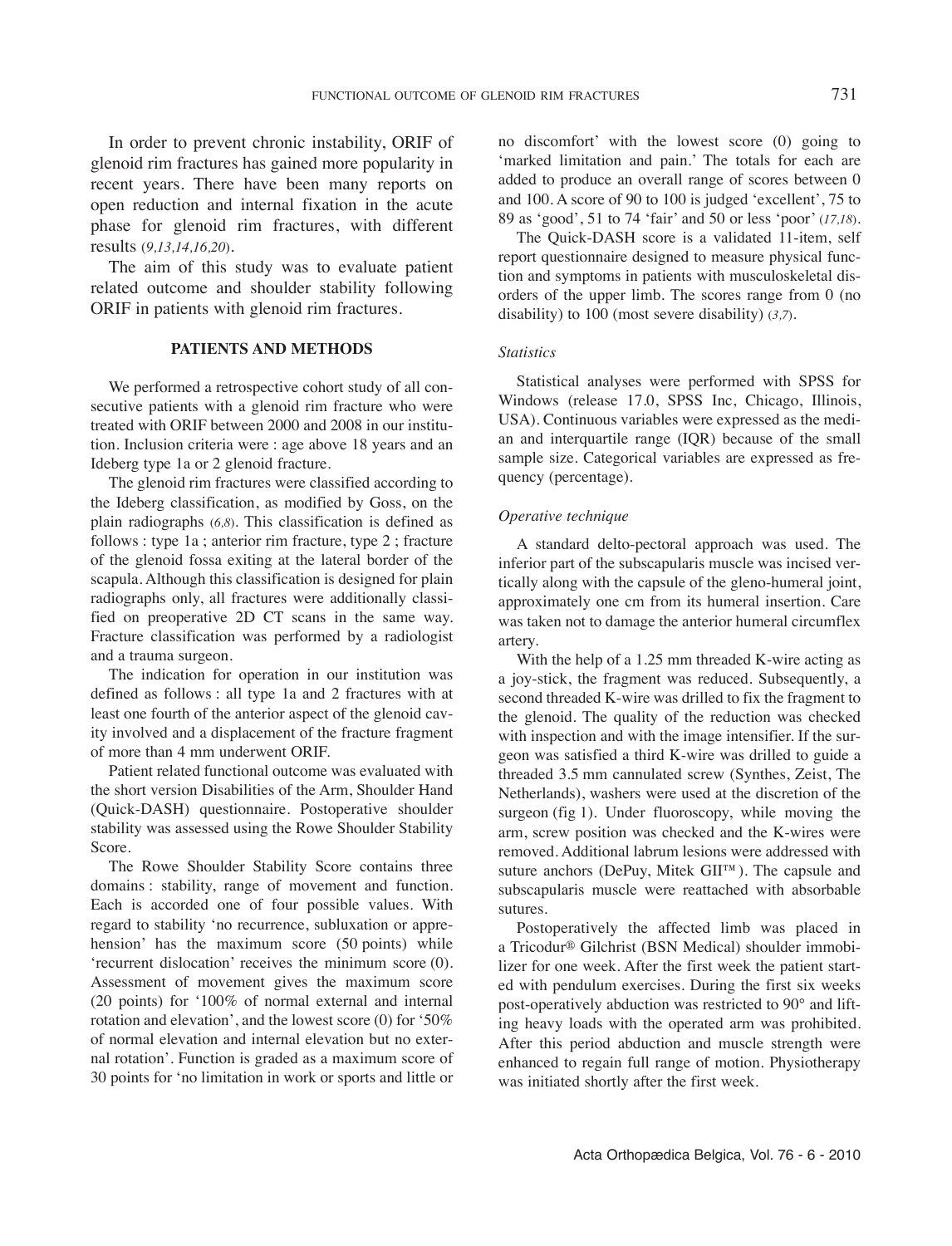



*Fig 1.* — Example of correct reduction and screw fixation *Fig 2.* — Post operative radiograph showing significant erosion of the humeral head due to malposition of the screws.

## **RESULTS**

Between 2000 and 2008, 25 patients were surgically treated for glenoid fractures at our institution. Three patients had an Ideberg type 3 lesion and two patients were dead at the time this study started ; these 5 patients were excluded. The 20 remaining patients were included in the study : 14 men and 6 women with a median age of 53 years  $(Q_1 : 46, Q_3 : 61)$ . All patients sustained their injury in sports activities or a high-energy trauma. Sixteen of these 20 patients (80%) presented with an anterior shoulder dislocation in our Emergency Department. Fourteen out of these 20 patients filled out the questionnaires (response rate 70%).

In all of these 14 patients a CT scan was made preoperatively. in most of these 14 patients additional lesions were diagnosed (table  $I$ ).

The median time interval from trauma to surgery was 13 days  $(Q_1 : 9, Q_3 : 19)$ . Median follow-up was 3.8 years  $(Q_1 : 1, Q_3 : 6)$ . All fractures healed. No redislocations following surgery were observed. The median Rowe score was  $90 (Q<sub>1</sub>:88, Q<sub>3</sub>:100).$ Results were graded excellent in 11 patients and good in three. The median DASh score was 4.6  $(Q_1 : 0, Q_3 : 32)$ .

In two patients there was malposition of the screws which led to erosion of the humeral head (fig 2). in both patients the screws were removed early. In one of these patients a loose body was removed arthroscopically four years later.

## **DISCUSSION**

There are a few studies that report on patient related outcome using validated questionnaires following ORiF of anterior glenoid rim lesions (*14,16,19,20*). All these series report small numbers of patients (15-29) and in most series a combination of acute injuries and chronic glenoid erosions is described. Raiss *et al* found a mean DASh score of 10 points after a follow up of 6.5 years in their patient group (*16*). Scheibel *et al* (*20*) and Osti *et al* (*14*) found a mean Rowe score of 94 and 90 respectively in their patients.

This patient series only included acute glenoid rim fractures. Patient related outcome showed that patients did not experience residual instability, with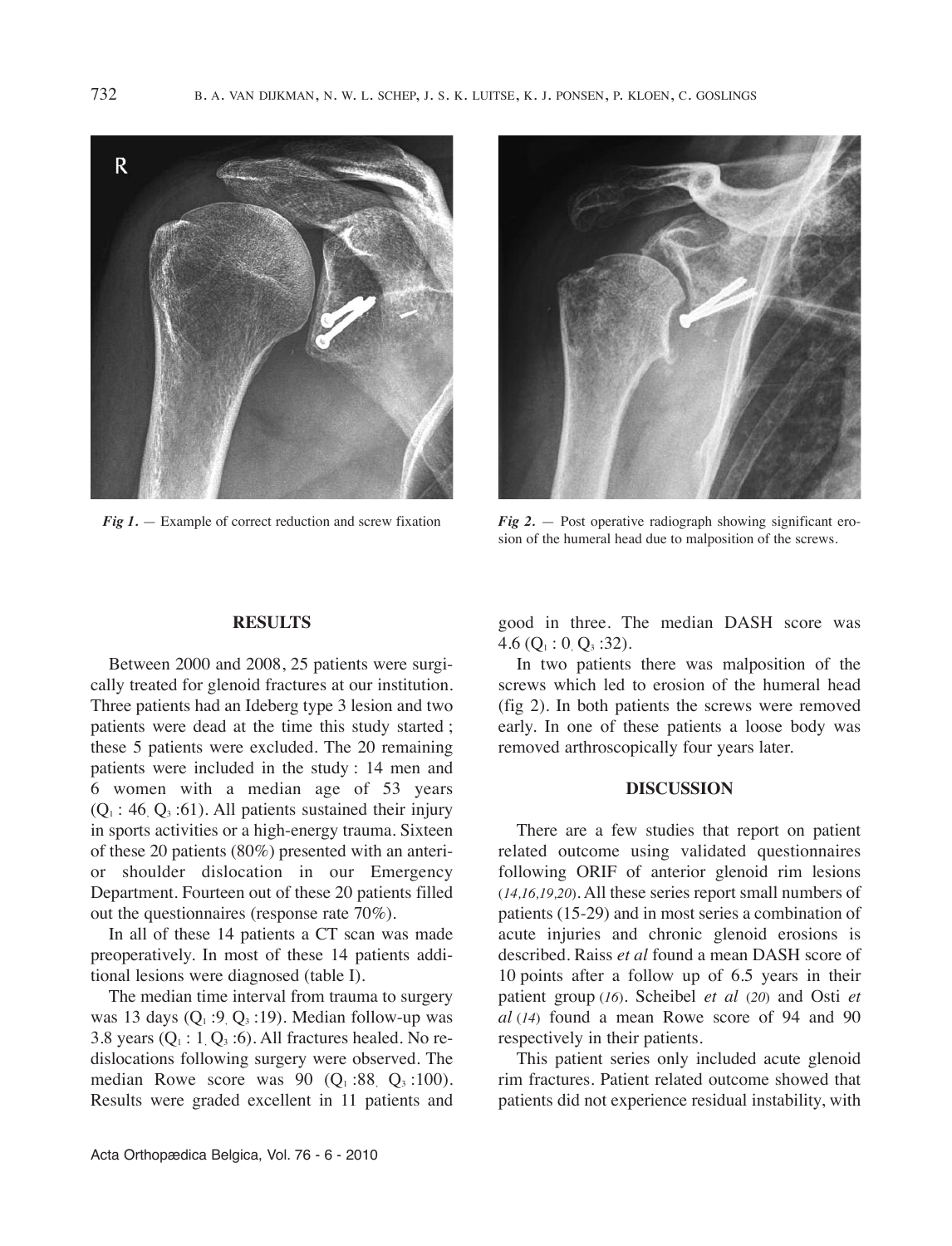| N:           | Sex/age | Type           | Side         | Dislocation | Mechanism  | Associated injuries                       | Rowe  | <b>DASH</b>    |
|--------------|---------|----------------|--------------|-------------|------------|-------------------------------------------|-------|----------------|
|              |         |                |              | at ED       |            |                                           | score | score          |
| $\mathbf{1}$ | F, 65   | 1B             | $\mathbb{R}$ | yes         | Fall       | <b>Hill Sachs</b>                         | 75    | 40             |
| 2            | M, 54   | 1B             | $\mathbb{R}$ | yes         | Fall       | Hill Sachs                                | 100   | $\theta$       |
| 3            | M, 46   | $\overline{2}$ | $\mathbb{R}$ | yes         | Fall       | Hill Sachs+SLAP lesion                    | 80    | 29             |
| 4            | F, 48   | 1B             | L            | yes         | Fall       | Hill Sachs+ labrum tear                   | 90    | 41             |
| 5            | F, 60   | 1B             | L            | Yes         | Fall       | Labrum tear                               | 100   | $\theta$       |
| 6            | M, 53   | $\overline{2}$ | $\mathbb{R}$ | No          | <b>MVA</b> | Scapula fracture                          | 75    | 29             |
| 7            | M, 52   | 1B             | L            | yes         | MVA        | Fracture proximal humerus                 | 90    | $\overline{2}$ |
| 8            | F, 70   | 1B             | $\mathbb{R}$ | no          | Fall       |                                           | 100   | $\theta$       |
| 9            | F, 62   | 1B             | $\mathbb{R}$ | yes         | Fall       |                                           | 90    | 43             |
| 10           | M, 55   | 1B             | $\mathbb{R}$ | yes         | Fall       | Tub. Maj. fracture                        | 100   | $\theta$       |
| 11           | M, 42   | 1B             | L            | yes         | Fall       | Tub. Maj. fracture                        | 90    | 7              |
| 12           | M, 35   | 1B             | $\mathbb{R}$ | yes         | Fall       | Hill Sachs +<br>proc coracoideus fracture | 100   | $\mathbf{0}$   |
| 13           | M, 49   | 1B             | $\mathbb{R}$ | no          | Fall       | Labrum tear                               | 100   | $\theta$       |
| 14           | M, 46   | 1B             | L            | yes         | Fall       |                                           | 90    | 14             |

Table I. — Patient demographics. DASH scores are rounded to whole numbers. MvA : Motor vehicle Accident. ED : Emergency Department.

a median Rowe score of 90, and had an excellent functional outcome with a median ODASH score of approximately five points. These results correspond with those of Scheibel *et al* (*20*) and Osti *et al* (*14*)*.*

However, the  $75<sup>th</sup>$  percentile of the QDash score is 32, meaning that 25% of our patients had an outcome of 32 points or higher. Three patients (21%) had a QDASH score of 40 or higher. In these patients the Rowe score ranged between 75 and 90 indicating a good outcome. The QDASH and the Rowe score do not seem to correlate much in these patients.

Until now the QDASH score has not been categorized, therefore interpreting a QDASh score may be difficult. however, MacDermid *et al* described patient's DASH score of 44 is consistent with a person reporting substantial disability due to rotator cuff pathology (*11*). We think it is reasonable to extrapolate this finding to a patient with ORiF of a glenoid rim fracture and therefore conclude that three patients still suffer from substantial disability. Moreover, in two patients the screw tips entered the glenohumeral joint and had to be removed afterward. One of these patients had a ODASH score of 29, the other patient did not respond. Scheibel *et al* also reported complications secondary to screw impingement (*20*). it is recommended to place the screws 3 mm medial to the glenoid rim. This will probably minimize complications in combination with the use of smaller implants (*21*).

Maquieira *et al* reported on the conservative treatment of large fragments. in their series of 14 patients, they showed that, if the gleno-humeral joint is concentrically reduced and if the capsular ligament complex is intact, the functional outcome scores (Constant score) were excellent. There were no re-dislocations and no subluxation reported in their series. The average age of their patients was around 50 years of age, as in our series. Patients had a mean fragment size of 17 mm and the mean displacement of the fragment was 8 mm (*12*). Bearing these results in mind one can debate about the need for ORiF of these kinds of fractures.

Limitations of our study include its retrospective design and the relatively small number of patients. Moreover, selection bias due to indication cannot be excluded because the surgeon decided which patients were operated.